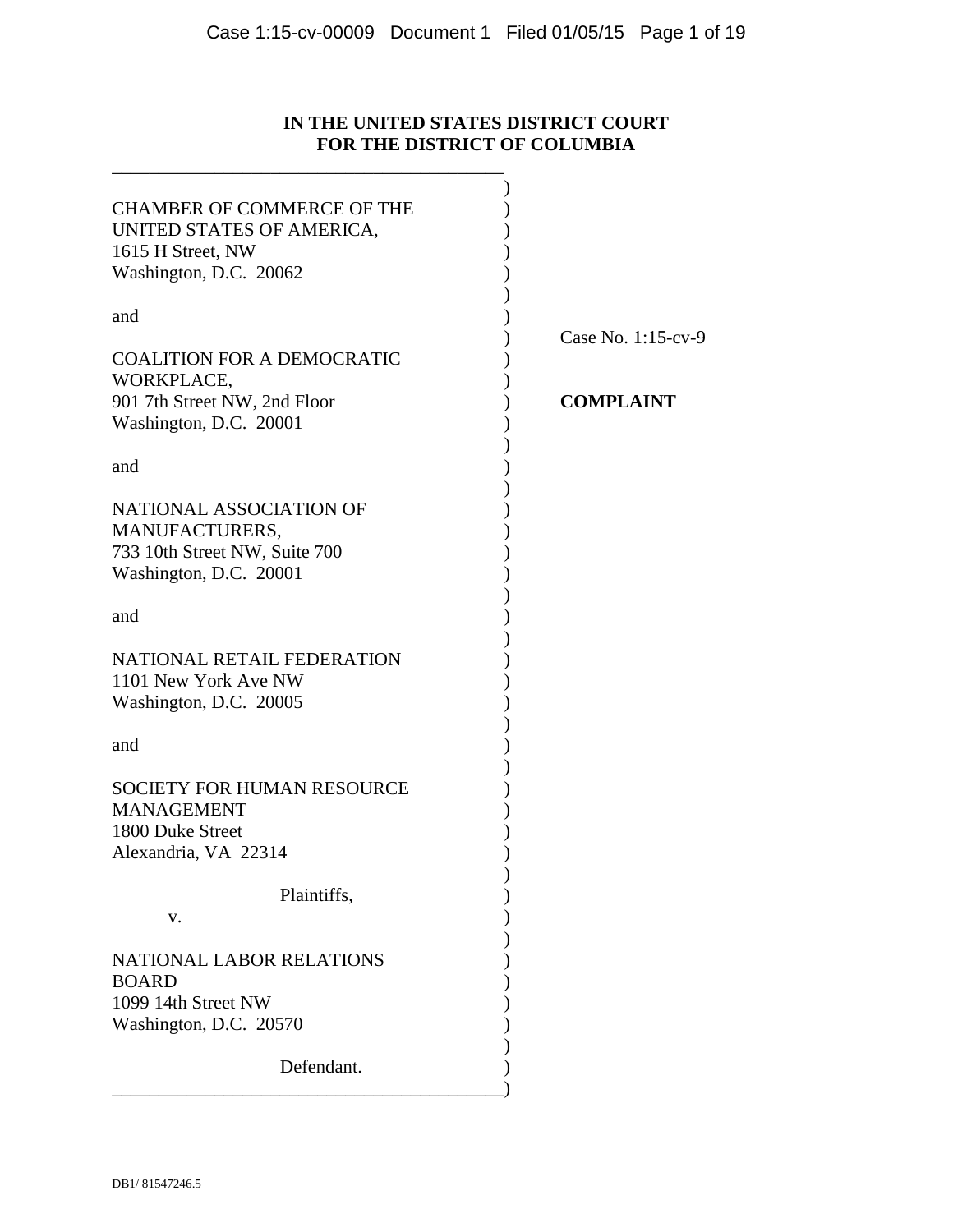#### **INTRODUCTION**

1. For nearly 80 years, the National Labor Relations Board ("NLRB" or "Board") has conducted workplace elections so that workers can decide if they want to be represented by a union for purposes of collective bargaining. Like political elections, representation elections offer all participants in the process—the union, the employer, and the employees—a critical opportunity to engage in protected, lawful speech about how workers should vote in the election.

2. Congress's overarching "policy judgment . . . favoring uninhibited, robust, and wide-open debate in labor disputes"—including the "freewheeling use of the written and spoken word" (*Chamber of Commerce v. Brown*, 554 U.S. 60, 67–68 (2008))—is so central to the representation election process that Congress expressly guaranteed an employer's right to engage in speech concerning unionization (so long as that speech, of course, "contains no threat of reprisal or force or promise of benefit"). 29 U.S.C. § 158(c).

3. The Board's recently issued "ambush" election rule (the "Final Rule") implements sweeping changes to the NLRB's representation election process that, as the dissenting Board Members explained, impermissibly "limits the right of all parties to engage in protected speech at precisely the time when their free speech rights are most important." 79 Fed. Reg. 74,308, 74,439 (Dec. 15, 2014). By rapidly (and needlessly) accelerating the election process, the Final Rule "improperly shortens the time needed for employees to understand relevant issues, compelling them to 'vote now, understand later.'" *Id.* at 74,430.

4. In doing so, the Final Rule is "contrary to common sense, contrary to the [National Labor Relations] Act and its legislative history, and contrary to other legal requirements directed to the preservation of employee free choice, all of which focus on guaranteeing enough time for making important decisions." *Id.* at 74,430-31. And the Final

- 2 -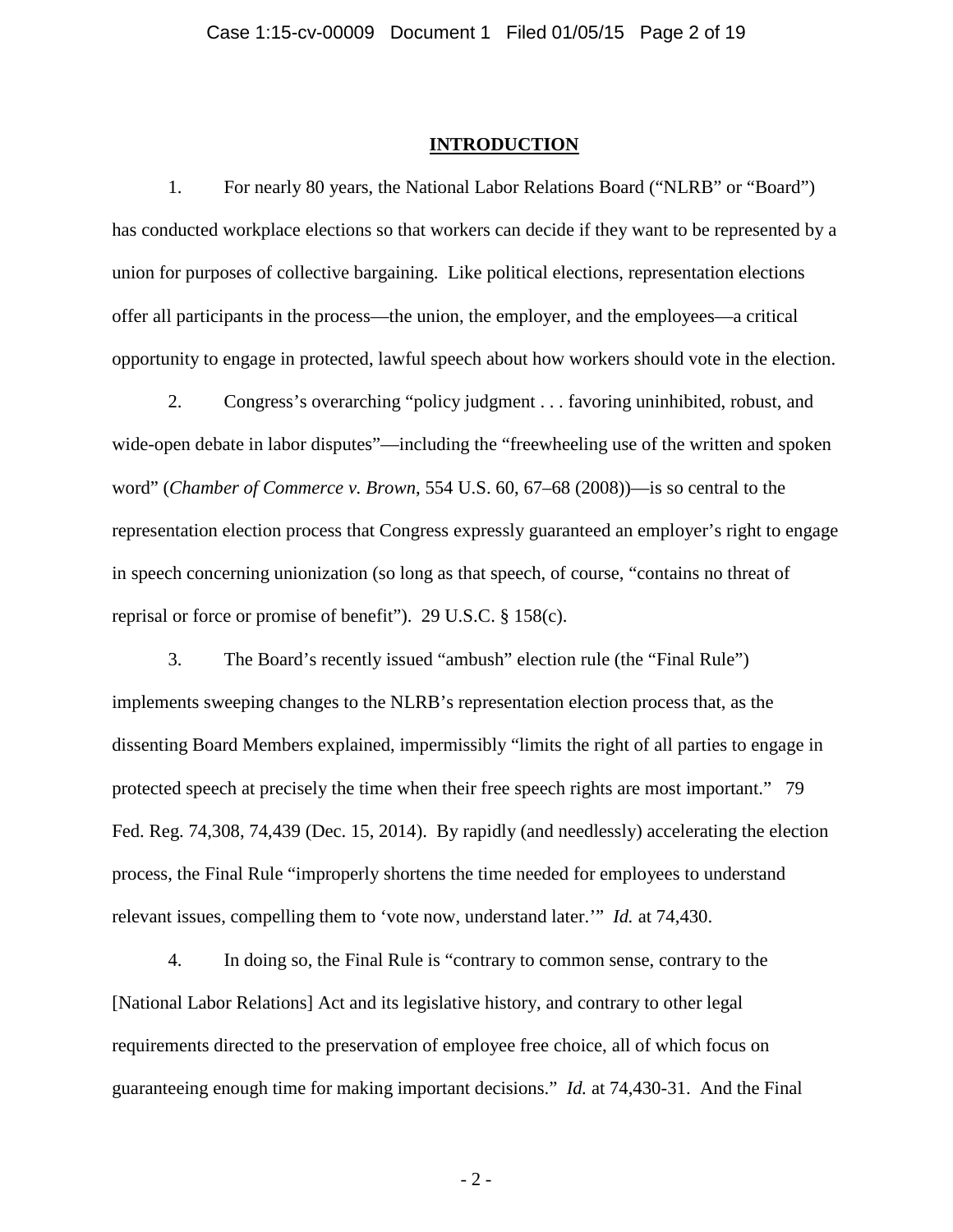#### Case 1:15-cv-00009 Document 1 Filed 01/05/15 Page 3 of 19

Rule is "fundamentally unfair and will predictably deny parties due process by unreasonably altering long established Board norms for adequate notice and opportunity to introduce relevant evidence and address election-related issues." *Id.* at 74,431.

5. Although the Final Rule does not provide any guidelines about the time frame in which elections will be conducted, the changes implemented in the Final Rule would allow elections to be held in as little as 14 days after the employer is first notified of the election petition. Under the NLRB's current procedures, the Board expects that elections will be held within a median of 42 days from the filing of a petition, and that 90 percent of elections will be held within 56 days of the filing of a petition.

6. Among other dramatic changes to the representation election process, the Final Rule:

- a. Postpones evidence taking and litigation over critical issues of voter eligibility until *after* an election takes place;
- b. Sharply limits the opportunity for employers to seek pre-election Board review, and a stay of the election, by eliminating a 25-day automatic waiting period for such review;
- c. Eliminates employers' automatic right to post-election Board review (post-election review would now be discretionary); and
- d. Requires employers to turn over employees' highly personal information such as home and cell phone numbers and e-mail addresses to labor organizations to aid unions in their election campaign efforts.

7. Moreover, as the dissenting Board Members point out, the Final Rule "leaves unanswered the most fundamental question regarding any agency rulemaking, which is whether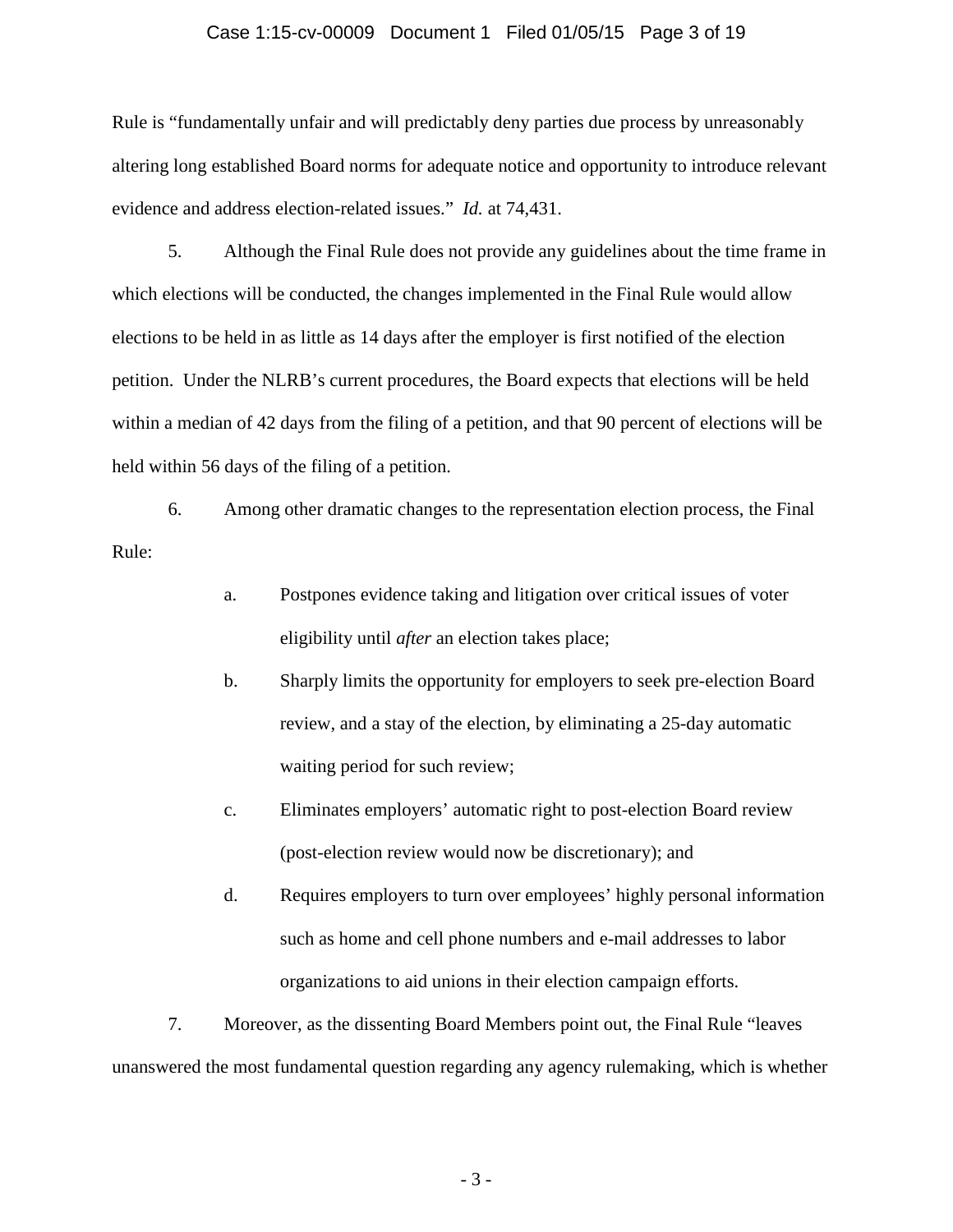#### Case 1:15-cv-00009 Document 1 Filed 01/05/15 Page 4 of 19

and why rulemaking is necessary." 79 Fed. Reg. at 74,431. The Board already handles election requests quickly, with over 95 percent of elections occurring in less than two months (and with over 90 percent of elections generating no pre-election litigation, above the Board's stated goal of 85 percent). Indeed, for several years, the Board has surpassed its own internal time target for handling elections—a feat its prior General Counsel has described as "outstanding." And unions already win more than two-thirds of all representation elections—so the Board's massive modifications to the election process cannot be justified or explained by any legitimate concern about employer "coercion" during the current pre-election period.

8. Because the Final Rule offends the First and Fifth Amendments to the Constitution of the United States, contravenes clear congressional requirements, and is arbitrary and capricious, it should be held unlawful and set aside.

## **JURISDICTION AND VENUE**

9. This Court has jurisdiction under 28 U.S.C. § 1331 because this action arises under and concerns provisions of the National Labor Relations Act ("NLRA"), the Administrative Procedure Act ("APA"), and the Free Speech Clause of the First Amendment and the Due Process Clause of the Fifth Amendment to the Constitution of the United States.

10. Venue is proper in this Court under 28 U.S.C. § 1391(b) because (i) the NLRB resides in the District of Columbia; (ii) a substantial part of the events giving rise to this claim including hearings and other actions taken by the Board in promulgating the Final Rule occurred in the District of Columbia; and (iii) the Chamber, CDW, NAM, and NRF are headquartered or maintain offices in the District of Columbia, and SHRM does business in the District of Columbia.

## **PARTIES**

11. Plaintiff Chamber of Commerce of the United States of America ("Chamber") is a

- 4 -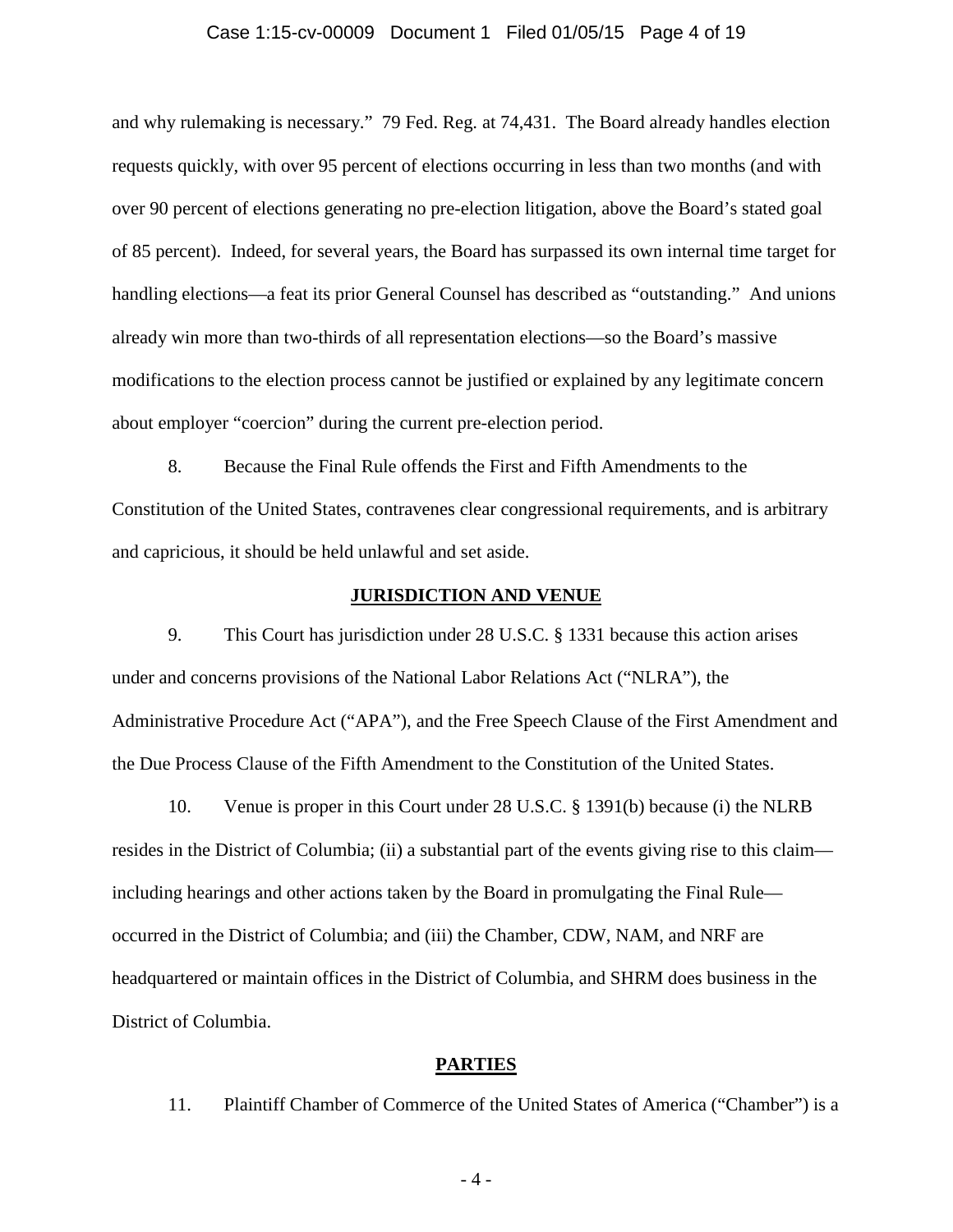#### Case 1:15-cv-00009 Document 1 Filed 01/05/15 Page 5 of 19

non-profit organization created and existing under the laws of the District of Columbia. The Chamber's headquarters are located at 1615 H Street, NW, Washington, D.C. The Chamber is the world's largest federation of businesses and associations, directly representing 300,000 members and indirectly representing more than three million U.S. businesses and professional organizations of every size and in every industry sector and geographic region of the country. Of particular relevance here, the Chamber represents the interests of its member-employers in employment and labor-relations matters—including matters arising under the NLRA—before courts, Congress, the Executive Branch, and regulatory agencies of the federal government. The Chamber is authorized to bring this action on behalf of its member companies.

12. Plaintiff Coalition for a Democratic Workplace ("CDW") represents millions of businesses of all sizes. CDW's membership includes hundreds of employer associations, individual employers, and other organizations that together employ tens of millions of individuals working in every industry and every region of the country. CDW is authorized to bring this action on behalf of itself, its members, and its member companies.

13. Plaintiff National Association of Manufacturers ("NAM") is the largest manufacturing association in the United States, representing small and large manufacturers in every industrial sector and in all 50 states. Manufacturing employs nearly 12 million men and women, contributes more than \$1.8 trillion to the U.S. economy annually, has the largest economic impact of any major sector, and accounts for two-thirds of private-sector research and development. NAM is authorized to bring this action on behalf of itself, its members, and its member companies.

14. Plaintiff National Retail Federation ("NRF") is the world's largest retail trade association, representing discount and department stores, home goods and specialty stores, Main

- 5 -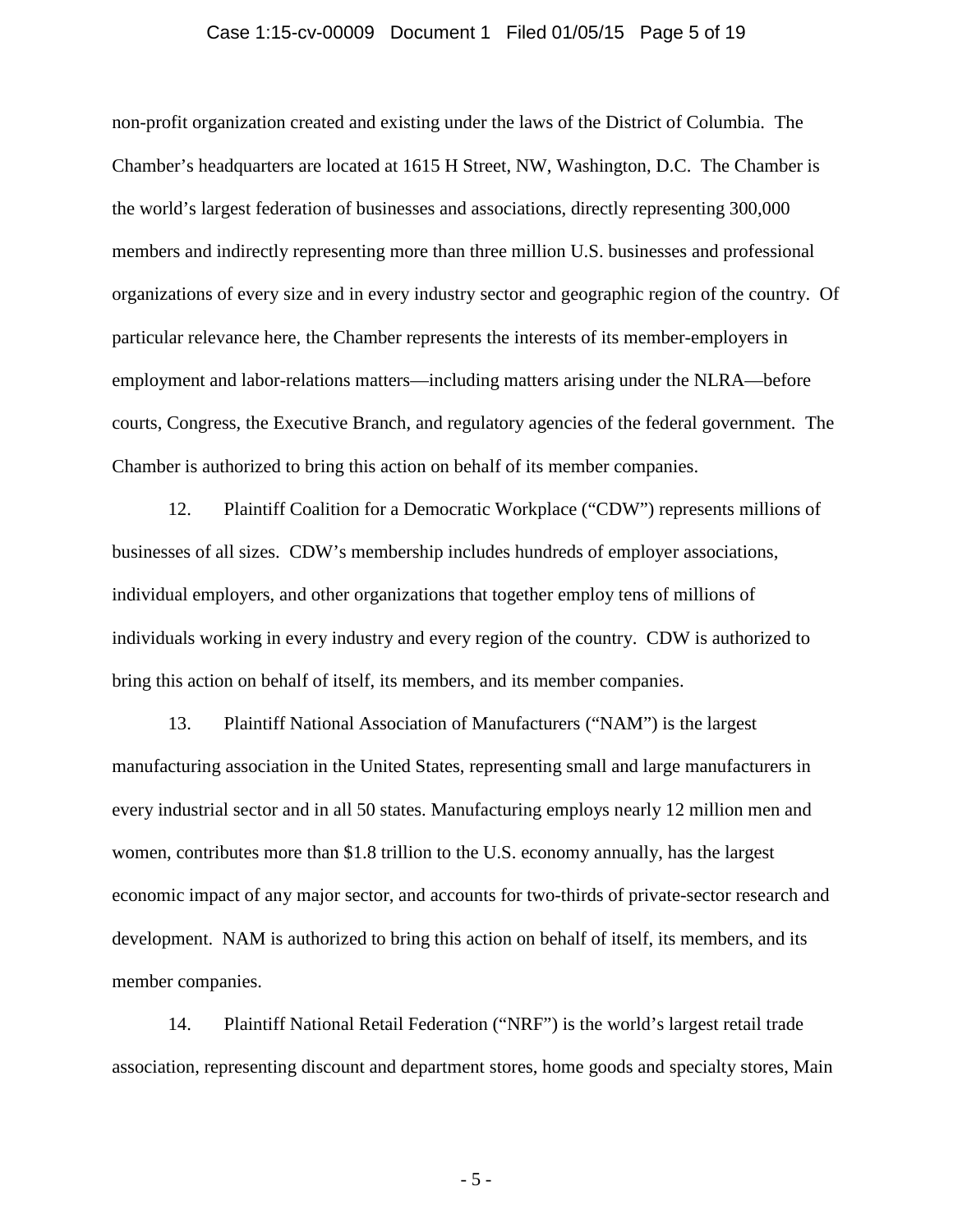#### Case 1:15-cv-00009 Document 1 Filed 01/05/15 Page 6 of 19

Street merchants, grocers, wholesalers, chain restaurants, and Internet retailers from the United States and more than 45 countries. Retail is the nation's largest private sector employer, supporting one in four U.S. jobs—a total of 42 million working Americans. NRF is authorized to bring this action on behalf of itself, its members, and its member companies.

15. Plaintiff Society for Human Resource Management ("SHRM") is the world's largest membership organization devoted to human resource management. Representing more than 275,000 members in over 90,000 companies, SHRM is the leading provider of resources to serve the needs of human resource professionals and advance the professional practice of human resource management. SHRM members represent their employer companies on a myriad of human resource issues, including labor relations matters. SHRM is authorized to bring this action on behalf of itself and its members.

16. Plaintiffs collectively represent millions of employers and human resource professionals in companies covered by the NLRA and subject to the Final Rule. These employers, in turn, employ millions of employees who are covered by the NLRA and entitled to organize and petition the NLRB to hold a representation election pursuant to the Final Rule's expedited procedures. The vast majority of these employees are not currently represented by a union. There are, however, active union organizing campaigns involving employees of many of the businesses represented by Plaintiffs. The Plaintiffs' members expect that these employees, or the unions that seek to represent them, will file election petitions soon after the Final Rule becomes effective on April 14, 2015, and all subsequent elections will be governed by the Final Rule's expedited procedures.

17. These injuries that the Plaintiffs' members will incur as a result of the Final Rule include less time for employers to communicate with workers about the election, in derogation of

- 6 -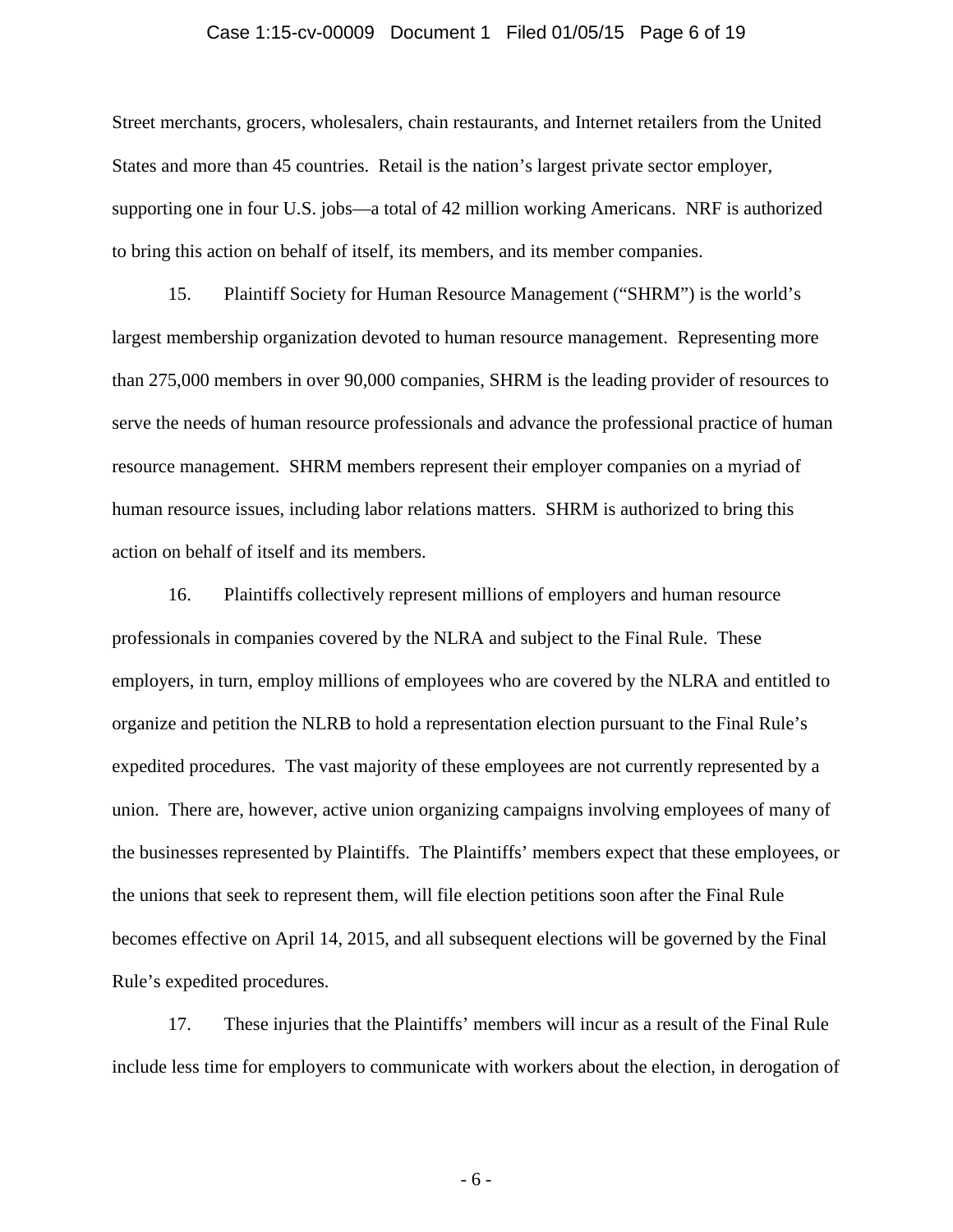#### Case 1:15-cv-00009 Document 1 Filed 01/05/15 Page 7 of 19

employers' free speech rights under Section 8(c) of the NLRA, the First Amendment, and the clear congressional intent for a full and informed debate before workers cast their votes; less time for employers to investigate whether it is even appropriate for the NLRB to hold an election in the petitioned-for bargaining unit; less time for employers to determine whether other employees should be included or excluded from the petitioned-for bargaining unit; less time for employers to determine whether individuals encompassed by the petition are actually eligible to vote in the election; less time to prepare for a pre-election hearing and file a binding position statement under penalty of issue waiver; and less time for employers to negotiate an election agreement that would obviate the need for a pre-election hearing. Many of Plaintiffs' members will incur additional costs in order to prepare for the shortened, and inadequate, time to respond to an election petition under the Final Rule.

18. In addition, the Final Rule will restrict employers' ability to litigate issues of eligibility and inclusion at the pre-election hearing, even if those issues are timely raised; sharply limit employers' opportunity to seek Board review of a Regional Director's decision before the election; and eliminates mandatory Board review of post-election disputes, making such review discretionary only. In these circumstances, if the union wins the election, the employer may be denied any Board review of the Regional Director's decision and the employer's only recourse for judicial review will be to subject itself to an unfair labor practice proceeding by refusing to bargain with the union.

19. Therefore, in the absence of relief from this Court, many of the Plaintiffs' members will suffer concrete and particularized injuries as a result of the Final Rule soon after it becomes effective.

20. Defendant NLRB is an independent federal agency in the Executive Branch and is

- 7 -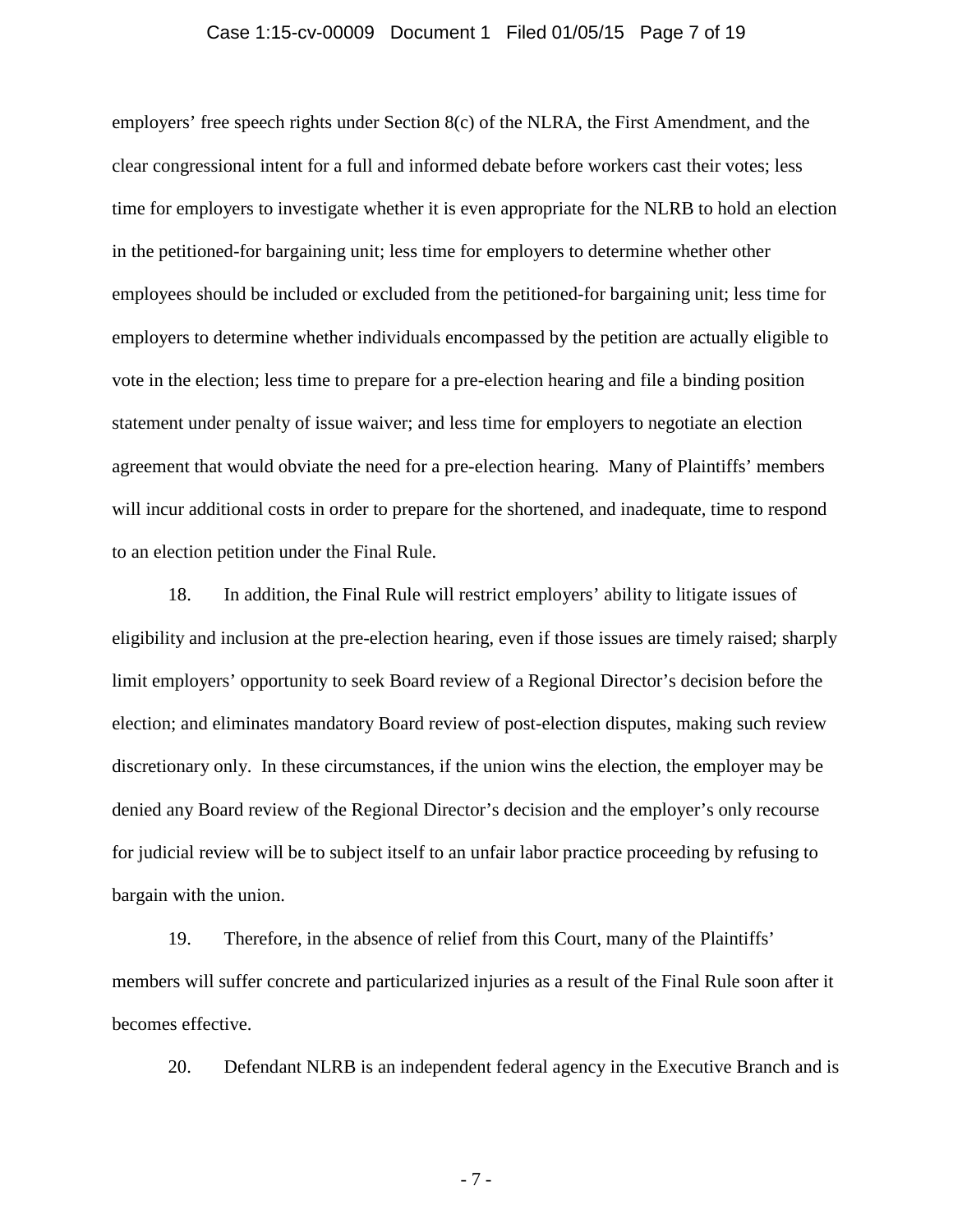#### Case 1:15-cv-00009 Document 1 Filed 01/05/15 Page 8 of 19

subject to the APA. The NLRB's headquarters are located at 1099 14th Street, NW, Washington, D.C.

21. The Board consists of a Chairman and four Members.

22. Mark G. Pearce, in his official capacity, is Chairman of the Board.

23. Kent Y. Hirozawa, in his official capacity, is a Member of the Board.

24. Philip A. Miscimarra, in his official capacity, is a Member of the Board.

25. Harry I. Johnson III, in his official capacity, is a Member of the Board.

26. Nancy Schiffer, in her previous official capacity, was a Member of the Board until her term expired on December 16, 2014.

27. Richard F. Griffin, Jr., in his official capacity, is the NLRB's General Counsel.

## **FACTS**

28. For nearly 80 years, the Board has conducted workplace elections so that workers can decide whether they want to be represented by a union for purposes of collective bargaining.

29. In the last ten years, the Board has conducted elections within a median of 38 days from the filing of the petition—well below the Board's time target of 42 days.

30. By comparison, in 1960 the median time from petition to the Board's *direction* of an election was 82 days, with even more time elapsing before the election actually occurred. 76 Fed. Reg. at 36,814, n.16.

31. By 1975, however, the Board had succeeded in reducing the time between petition and election. That year, only 20.1 percent of all elections occurred more than 60 days after a petition was filed—and this percentage later decreased to 16.5 percent by 1985. *Id.* at 36,814, n.19.

32. In the past two years, the Board has beat its own time targets for conducting representation elections, deciding pre-election issues at the regional level, and closing pending

- 8 -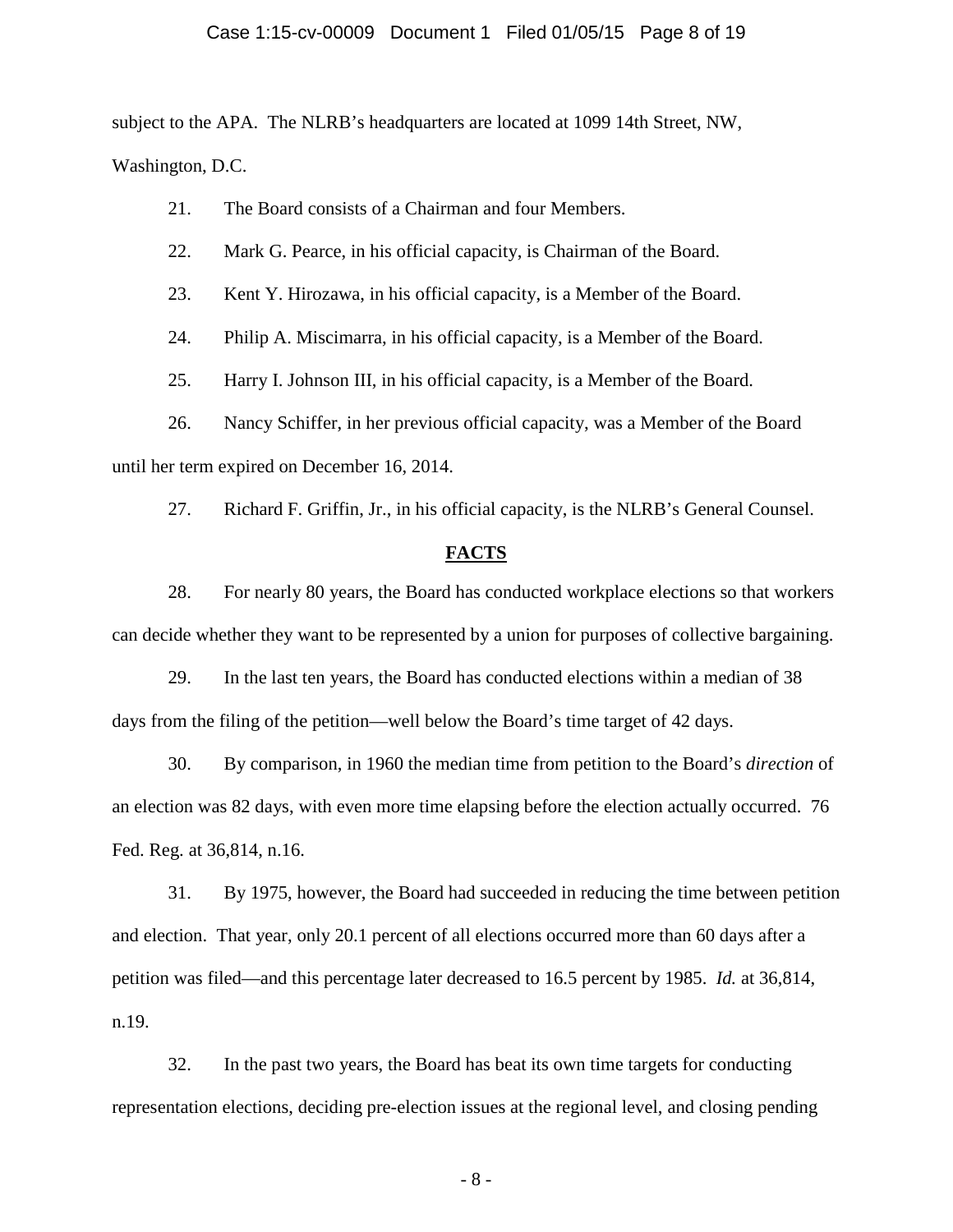representation cases:

- a. In 2013, 94.3 percent of all elections occurred within a 56-day period after the filing of the petition, which was better than the Board's stated goal of 90 percent. That rate improved to 95.7 percent in 2014, again well above the 90 percent goal.
- b. In 2013, regional directors issued 159 pre-election decisions in a median of 32 days after the petition, below the 45-day target.
- c. In 2014, 88.1 percent of all NLRB representation cases were "closed" within 100 days of the petition being filed. That rate exceeded the agency's stated goal of 85.3 percent for 2014.

33. The speed with which the Board conducted elections in 2013 and 2014 under its existing procedures is consistent with the trend over the past five decades of reducing the time period between the filing of the petition and the election.

34. The number of representation cases processed by the Board has also dropped substantially:

- a. In 1959, there were 9,347 representation case filings, 8,840 case closings, and 2,230 cases pending at the end of the year. The Board itself decided 1,880 cases. 79 Fed. Reg. at 74,450.
- b. In fiscal year 2013, only 1,986 representation petitions were filed, almost the same number as the year before, and reflecting a decline of about 80 percent over the last 50 years. *Id.*

35. As of October 1, 2014, there were only 48 representation cases pending at the Board—well below the caseload 50 years ago. *Id.*

36. In fiscal year 2014, the Board itself decided only 43 representation cases, down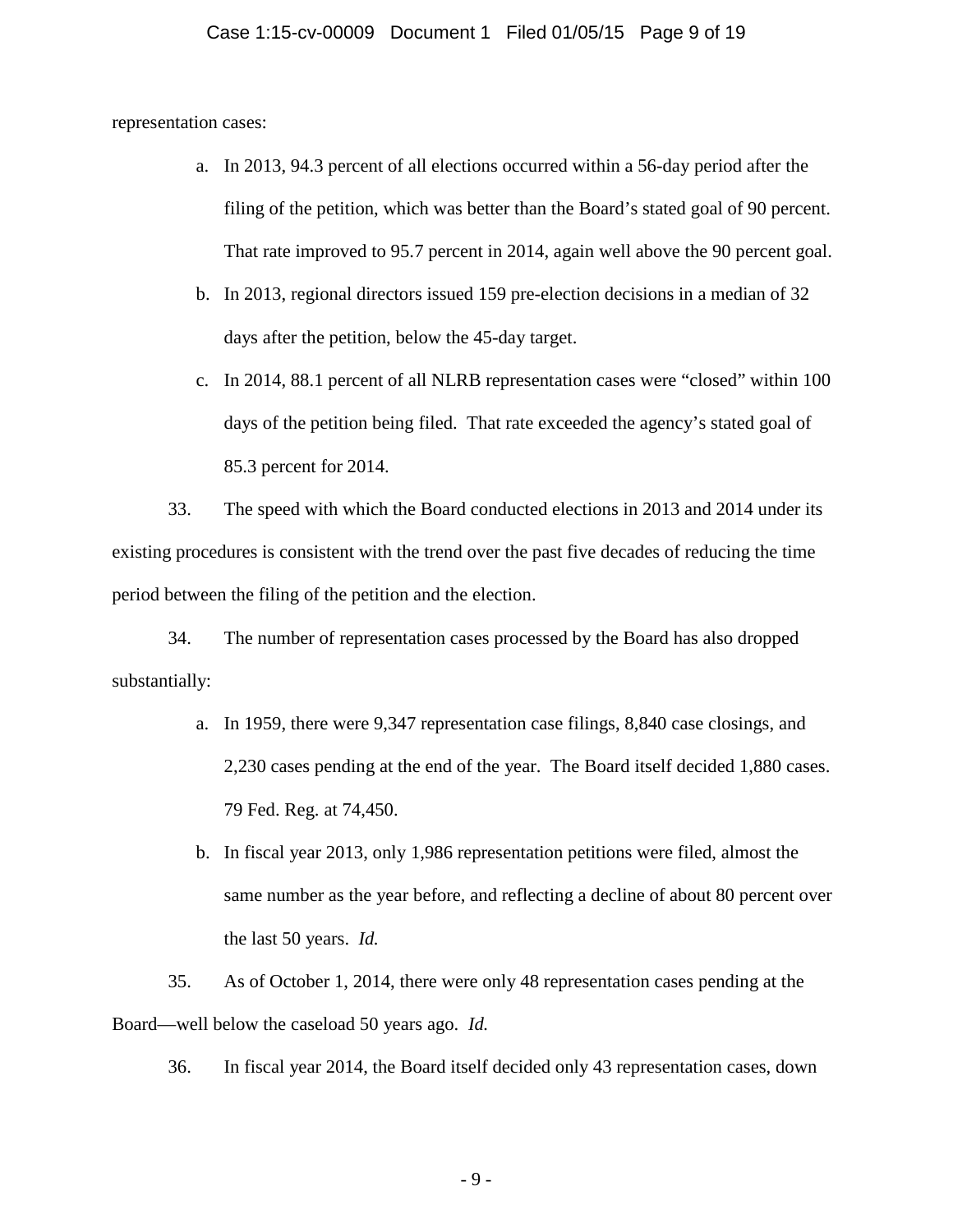#### Case 1:15-cv-00009 Document 1 Filed 01/05/15 Page 10 of 19

from 1,880 cases in 1959.

37. Under the Board's current election procedures, there is no pre-election litigation in more than 90 percent of representation cases because the parties negotiate and enter into an election agreement. 79 Fed Reg. at 74,387.

38. In 2013, labor organizations won 64.1 percent of the representation elections conducted by the Board.

39. Nonetheless, in June 2011, the Board proposed unprecedented and sweeping changes to its procedures for conducting representation elections designed to further reduce the time between an election petition being filed and the holding of an election. 76 Fed. Reg. 36,812 (June 22, 2011) (Notice of Proposed Rulemaking) ("the Proposed Rule").

40. Less than 30 days after publishing the Proposed Rule, the Board held a two-day hearing at which nearly 70 witnesses testified, with each witness having approximately 5 minutes to speak. Many witnesses testified against the Proposed Rule.

41. When the comment period for the Proposed Rule closed, the Board had received more than 65,000 comments—many of them, like Plaintiffs' comments, opposed to the Proposed Rule.

42. About two months after the comment period closed, the Board announced that it would hold a public meeting less than two weeks later during which the Board's Members would vote on a resolution concerning a modified rule.

43. At the meeting, the Board adopted the resolution it had released only the day before, including certain changes that differed from those set forth in the 2011 Proposed Rule.

44. Sometime the next month—in December 2011—Board Chairman Mark Pearce and then-Member Craig Becker voted to approve the rule as modified. The final rule issued on

- 10 -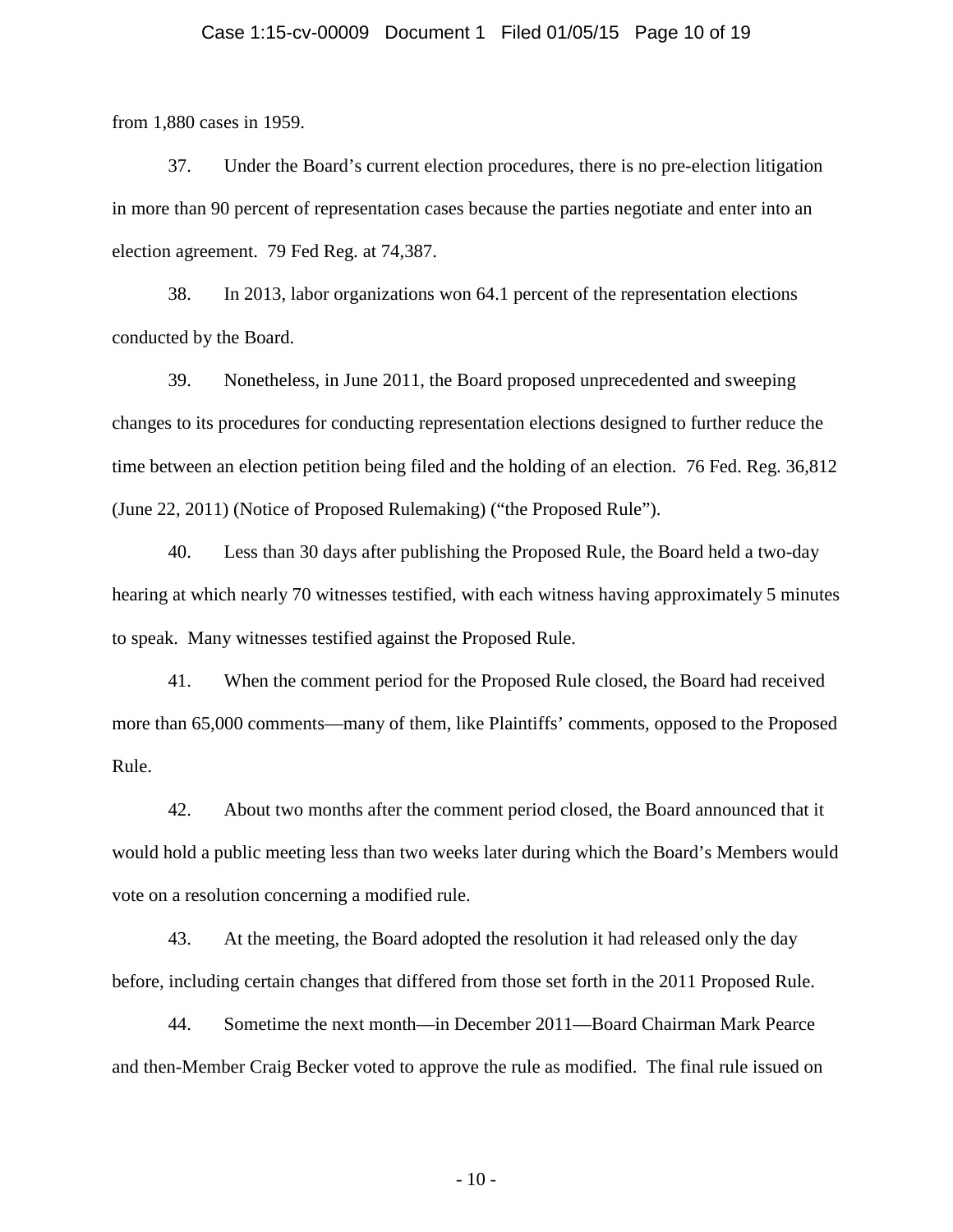#### Case 1:15-cv-00009 Document 1 Filed 01/05/15 Page 11 of 19

December 22, 2011 ("2011 Final Rule"). Then-Member Hayes did not participate in the vote, but subsequently published a dissent.

45. Plaintiffs Chamber and CDW filed a complaint asking this Court to invalidate the 2011 Final Rule.

46. In May 2012, this Court did so on the ground that the Board, with only two Members voting, lacked a statutory quorum when it approved the 2011 Final Rule. *Chamber of Commerce of the U.S. v. NLRB*, 879 F. Supp. 2d 18, 28-30 (D.D.C. 2012). The Court did not "reach—and expresse[d] no opinion on—Plaintiffs' other procedural and substantive challenges to the rule." *Id.* at 30.

47. The Board appealed the Court's decision to the U.S. Court of Appeals for the District of Columbia Circuit, but later voluntarily sought and obtained dismissal of its own appeal. 2013 WL 6801164 (D.C. Cir. 2013).

48. The Board issued a second Notice of Proposed Rulemaking ("2014 Proposed Rule") on February 6, 2014, under the same docket number as the 2011 Proposed Rule and containing the same proposals on workplace elections. 79 Fed. Reg. 7,318.

49. In doing so, the Board remarked that the 2014 Proposed Rule was "in essence, a reissuance of the proposed rule of June 22, 2011." *Id.*

50. Except for Chairman Pearce, none of the Members on the Board when it issued the 2014 Proposed Rule served on the Board or otherwise participated in the 2011 rulemaking process.

51. The Board provided for a 60-day comment period for the 2014 Proposed Rule. The Board told commentators that it was not necessary to "resubmit any comment or repeat any argument that has already been made." *Id.* at 7,319.

- 11 -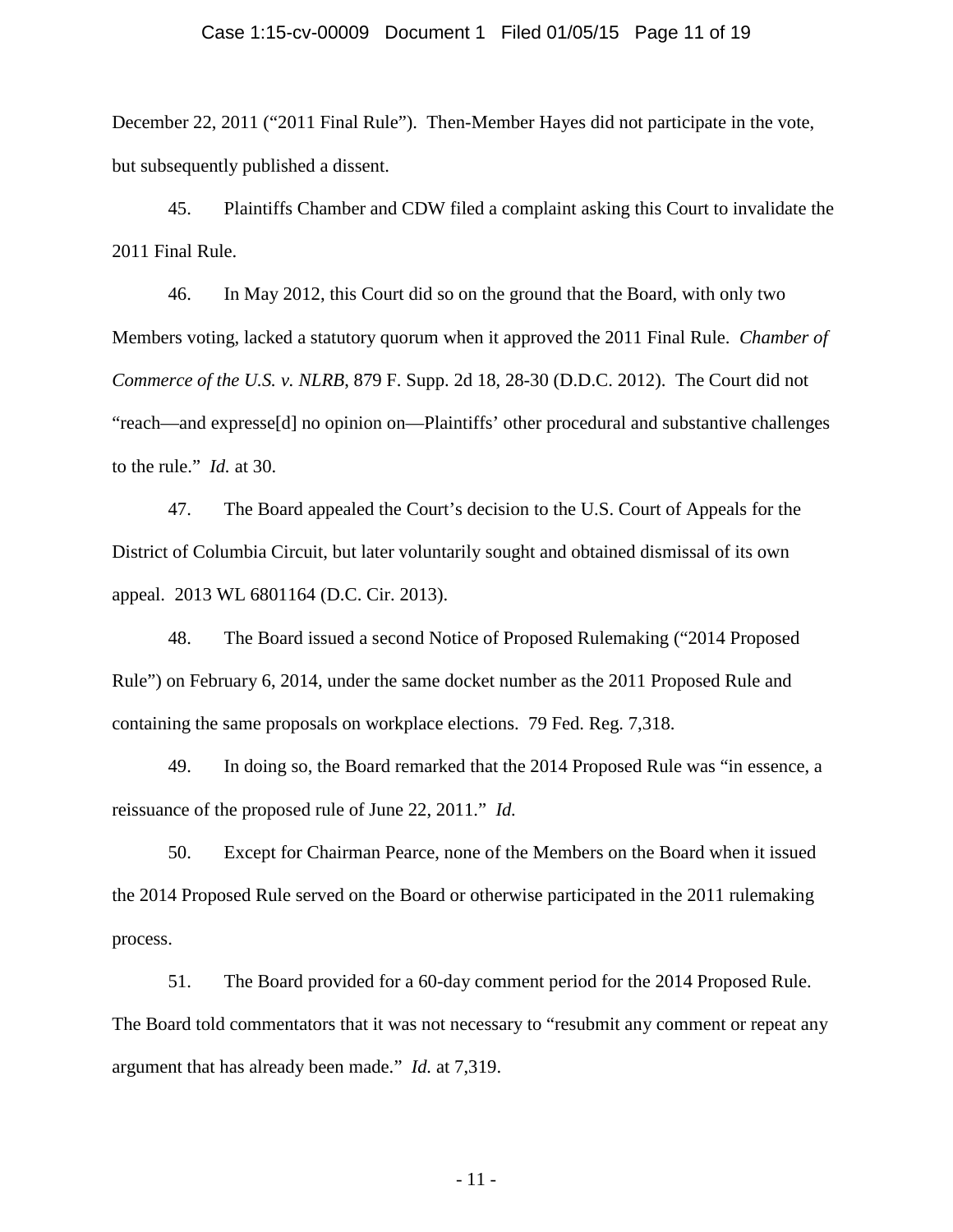#### Case 1:15-cv-00009 Document 1 Filed 01/05/15 Page 12 of 19

52. Plaintiffs all filed comments on the 2014 Proposed Rule.

53. On April 10-11, 2014, the Board held a public hearing on the 2014 Proposed Rule.

54. Plaintiffs CDW, NAM, SHRM, and the Chamber participated, through their respective representatives, at the public hearing.

55. On December 12, 2014, the Board announced that a majority of its Members had voted to adopt a final rule, which would be published in the Federal Register on December 15, 2014 and take effect on April 14, 2015. Members Phillip A. Miscimarra and Harry I. Johnson III dissented.

56. The Final Rule was published in the Federal Register on December 15, 2014. 79 Fed. Reg. 74,308.

57. The Final Rule largely adopted the changes outlined in the 2014 Proposed Rule, with some modifications. Nonetheless, as the dissenting Board members remarked, "the Rule's primary purpose and effect remain the same: Initial representation elections must occur as soon as possible." 79 Fed. Reg. at 74,430.

58. The dissenting Board Members expressed concern that "[w]e still do not understand the reason for embarking on the path our colleagues have taken." 79 Fed. Reg. at 74,434. They wrote that "the Final Rule manifest[s] a relentless zeal for slashing time from every stage of the current pre-election procedure in fulfillment of the requirement that an election be scheduled 'at the earliest date practicable,' but the Final Rule's keystone device to achieve this objective is to have elections occur *before* addressing important election-related issues." *Id.* at 74,432.

59. "Unfortunately," the dissenting Board Members explained, "the inescapable

- 12 -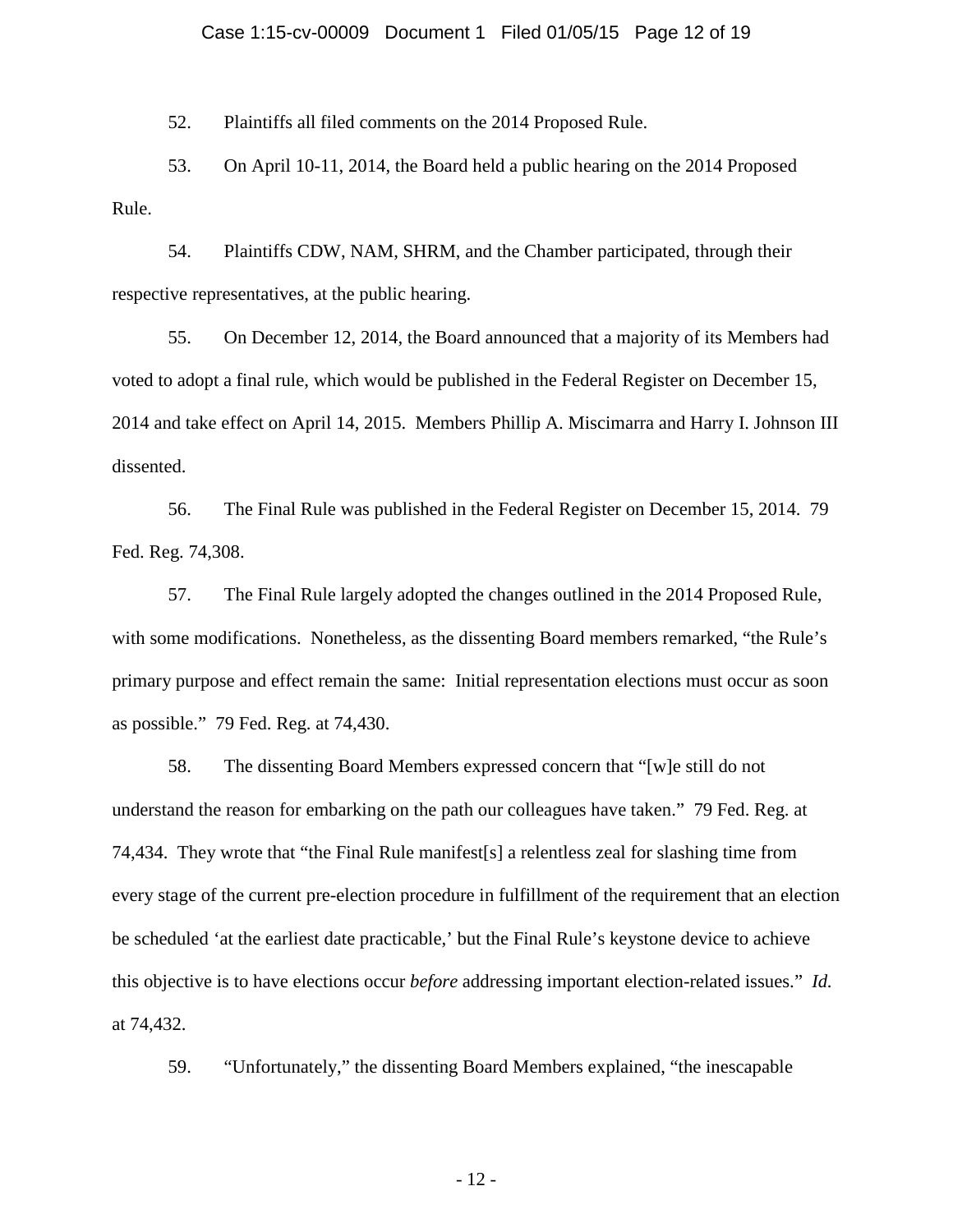## Case 1:15-cv-00009 Document 1 Filed 01/05/15 Page 13 of 19

impression created by the Final Rule's overriding emphasis on speed is to require employees to vote as quickly as possible—at the time determined exclusively by the petitioning union—at the expense of employees and employers who predictably will have insufficient time to understand and address relevant issues." *Id.* at 74,460.

## **CLAIMS FOR RELIEF**

# **COUNT I (The Final Rule Is Not in Accordance With the NLRA, Exceeds the Board's Statutory Authority, and Violates the First and Fifth Amendments of the Constitution of the United States)**

60. Plaintiffs incorporate by reference each allegation in the above paragraphs as though fully set forth herein and further allege as follows:

61. Section 7 of the NLRA gives employees the right to "form, join, or assist" unions; to bargain collectively with their employer; or to refrain from engaging in such activities.

62. Section 6 of the NLRA authorizes the Board to promulgate "rules and regulations as may be necessary to carry out the provisions of this Act." 29 U.S.C. § 156.

63. Section 9(b) of the NLRA provides that "in order to assure to employees the fullest freedom in exercising the rights guaranteed by" the NLRA, the Board "shall decide in each case" the unit that is appropriate for the purposes of collective bargaining. 29 U.S.C.  $§$  159(b).

64. Section 9(c) of the NLRA provides that, when a petition for a representation election is filed, the Board must investigate that petition and "shall provide for an appropriate hearing upon due notice" before the election is held. 29 U.S.C. § 159(c)(1). The same provision provides that "[s]uch hearing may be conducted by an officer or employee of the regional office, who shall not make any recommendations with respect thereto."

65. The Final Rule violates the Act's requirement of an "appropriate" pre-election

- 13 -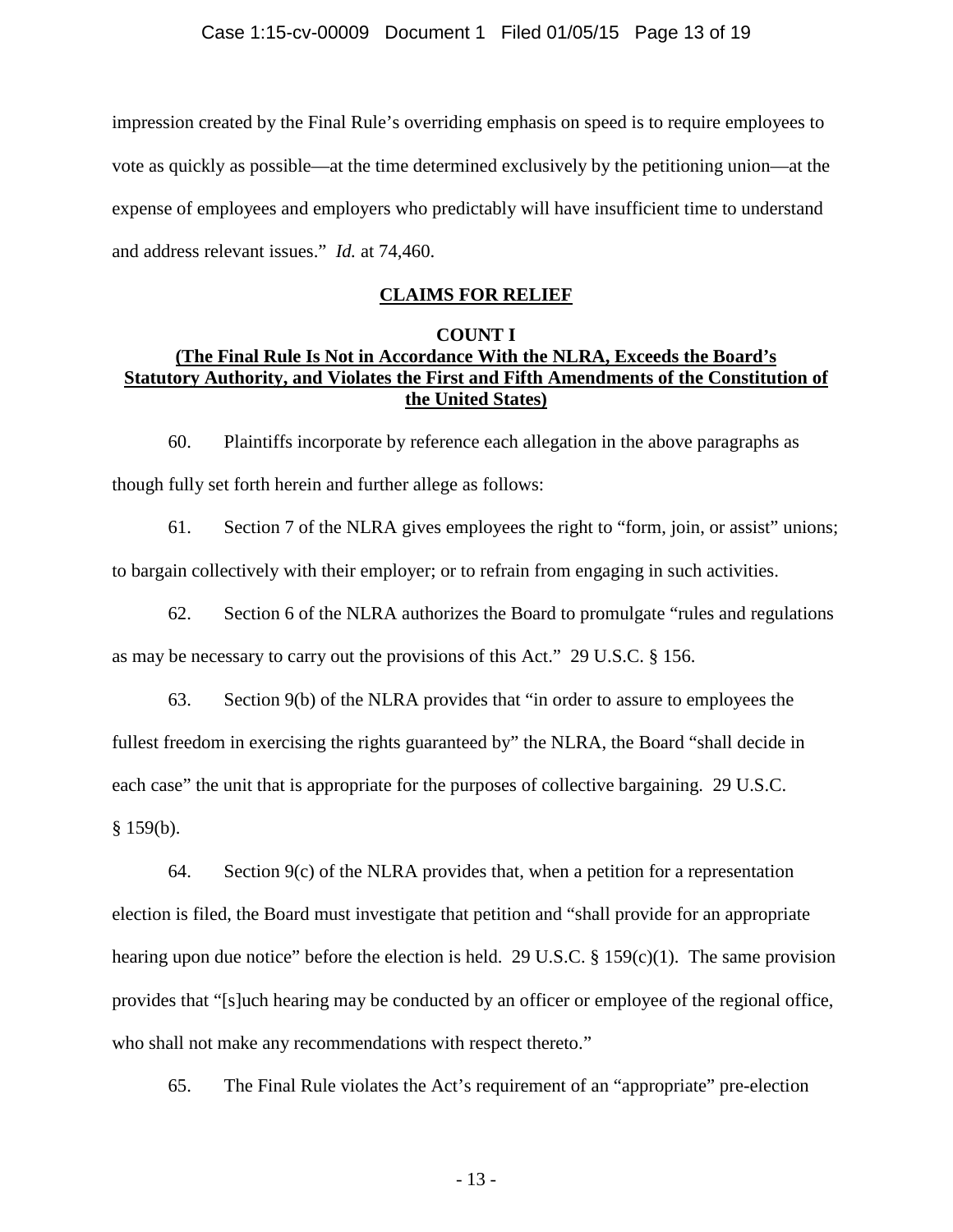#### Case 1:15-cv-00009 Document 1 Filed 01/05/15 Page 14 of 19

hearing by restricting the employer's ability to present evidence and litigate issues of voter eligibility or inclusion in the putative bargaining unit.

66. The Final Rule also conflicts with Section  $9(c)(1)$ 's requirement that the Board's hearing officers "shall not make any recommendations with respect" to the hearings they conduct. The Final Rule effectively vests hearing officers with decision-making authority regarding the evidence that will be admitted and the issues that will be litigated at the preelection hearing.

67. By authorizing hearing officers to prevent employers from litigating issues as to the eligibility of certain employees to vote in the election, and by limiting the available time for the employer to communicate about the election and for employees to decide whether to vote for or against union representation, the Final Rule fails to assure employees the "fullest freedom" in exercising their rights under Section 7 of the NLRA and is otherwise contrary to Section 9(b) of the NLRA.

68. Section 8(c) of the NLRA protects an employer's freedom of speech: "The expressing of any views, argument, or opinion, or the dissemination thereof, whether in written, printed, graphic, or visual form, shall not constitute or be evidence of an unfair labor practice under any of the provisions of this Act, if such expression contains no threat of reprisals or force or promise of benefit." 29 U.S.C. § 158(c). Section 8(c) "merely implements the First Amendment" to the United States Constitution and "an employer's free speech right to communicate his views to his employees is firmly established and cannot be infringed by a union or the National Labor Relations Board." *NLRB v. Gissel Packing Co.*, 395 U.S. 575, 617 (1969).

69. By these provisions, Congress directed that employers would be given sufficient opportunity to meaningfully express their views in the election process. Specifically, Congress

- 14 -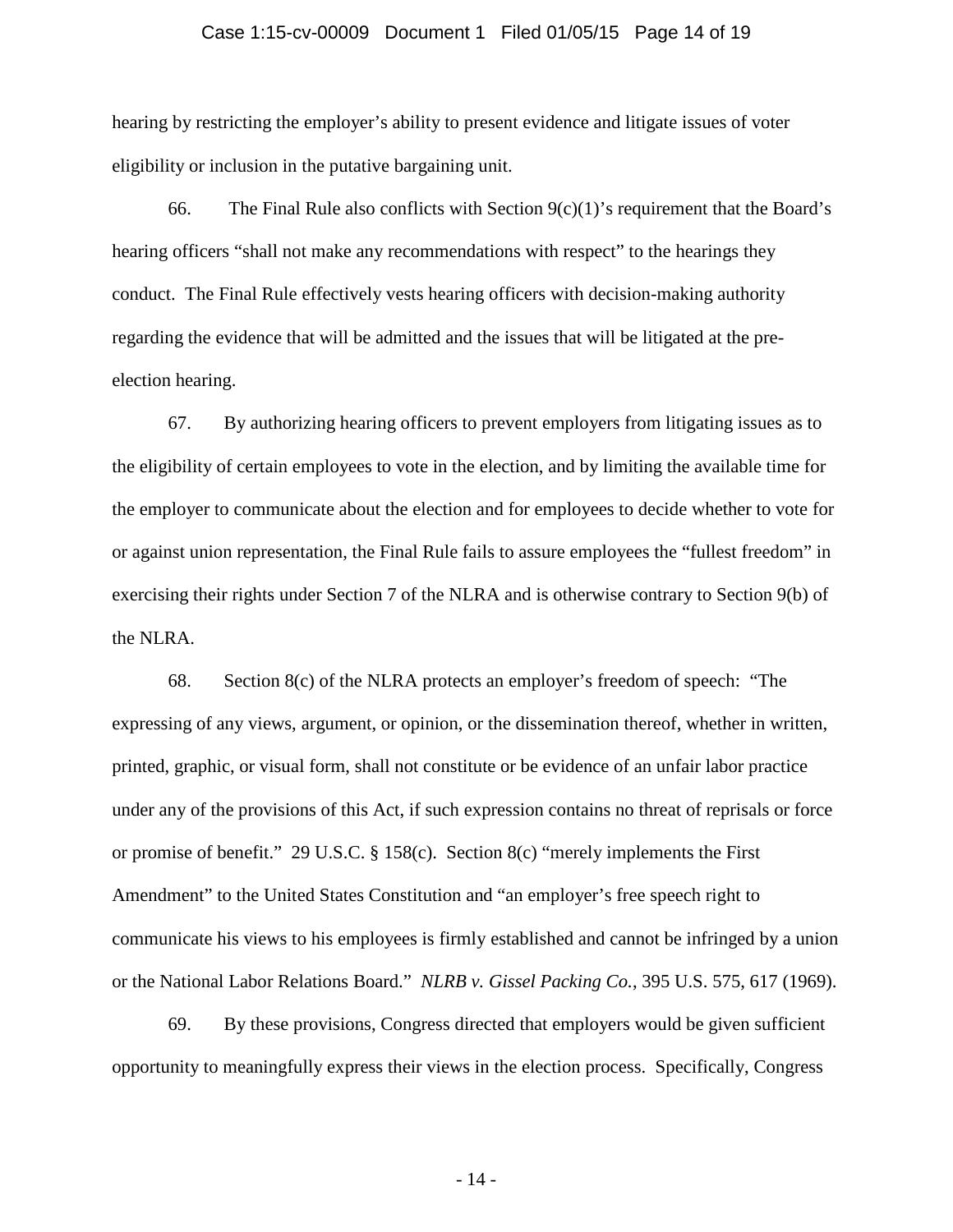# Case 1:15-cv-00009 Document 1 Filed 01/05/15 Page 15 of 19

determined that employers must have the opportunity to effectively communicate with their employees on the subjects of union organizing and collective bargaining. *See Chamber of Commerce v. Brown,* 554 U.S. 60, 67–68 (2008) (Section 8(c) reflects a "policy judgment, which suffuses the NLRA as a whole, as favoring uninhibited, robust, and wide open debate in labor disputes." (internal quotation omitted)); *Nat'l Ass'n of Manufacturers v. NLRB*, 717 F.3d 947, 955 (D.C. Cir. 2013) (Section 8(c) "serves a labor law function of allowing employers to present an alternative view and information that a union would not present." (citation omitted)).

70. The Final Rule impermissibly curtails an employer's right to communicate with its employees by substantially shortening the period between an election petition and the holding of an election, and the Final Rule impermissibly limits employers' ability to exercise their rights under Section 8(c) and the First Amendment.

71. The Final Rule further violates the Free Speech Clause of the First Amendment by compelling employers to engage in certain speech during the election process, specifically a new mandatory workplace notice to be posted after the filing of a representation petition.

72. The Final Rule also deprives employers of due process in NLRB representation case proceedings, in violation of the Fifth Amendment, by preventing employers from litigating issues of voter eligibility and inclusion at the pre-election hearing, and then denying the employer the right to seek any Board review of those issues, whether pre- or post-election, by making all Board review discretionary.

73. The Board's actions are not in accordance with law, contrary to constitutional rights, and in excess of the Board's statutory jurisdiction and authority and in violation of 5 U.S.C.  $\S$  706(2)(A)-(C).

74. Unless vacated, held unlawful, and set aside, the Final Rule will adversely affect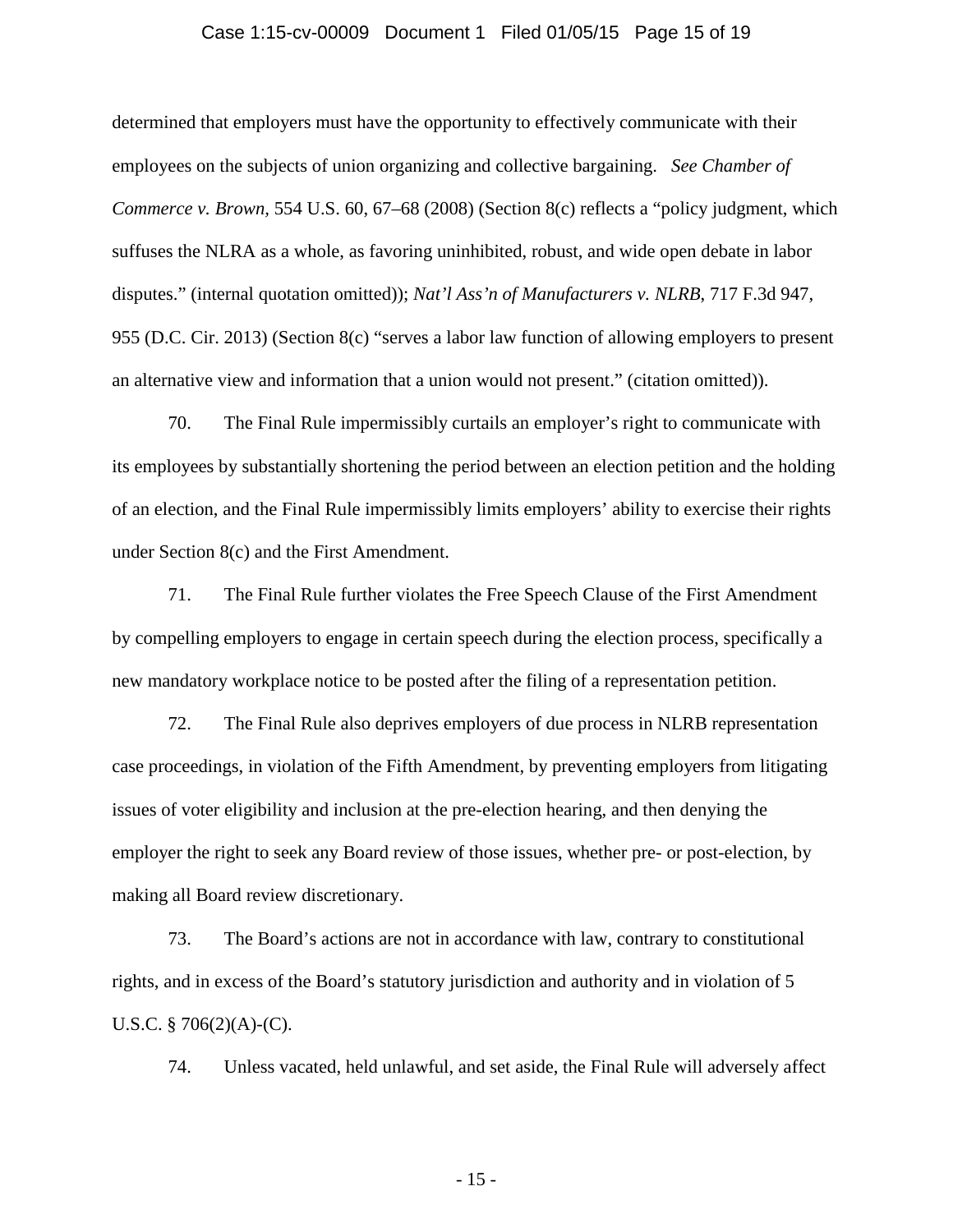the rights of Plaintiffs and their members.

# **COUNT II (The Board's Actions Are Arbitrary and Capricious)**

75. Plaintiffs incorporate by reference each allegation in the above paragraphs as though fully set forth herein and further allege as follows:

76. "The APA commands reviewing courts to 'hold unlawful and set aside' agency action that is 'arbitrary, capricious, an abuse of discretion, or otherwise not in accordance with law.'" *Thomas Jefferson University v. Shalala*, 512 U.S. 504, 512 (1994) (citing 5 U.S.C. §  $706(2)(A)$ ).

77. The APA also requires courts to hold unlawful and set aside agency action that is not in accordance with procedure required by law. 5 U.S.C. § 706(2)(D).

78. The Final Rule is overly broad in changing election procedures in a manner impacting all cases, as the alleged "problems" identified by the Board to justify the Final Rule exist only in a small fraction of cases.

79. The Final Rule seeks to arbitrarily expedite the election process, even though the data show that the Board already conducts elections below its established time targets in more than 90 percent of cases.

80. The Final Rule introduces no new time targets for representation elections, further undermining the rational basis for radically altering procedures that have met the agency's established time targets for many years.

81. The Final Rule promotes speed in holding elections at the expense of all other statutory goals and requirements, including but not limited to employer free speech rights and the opportunity for a full and informed debate before an election.

82. The Final Rule also mandates, for the first time in the Board's history, that

- 16 -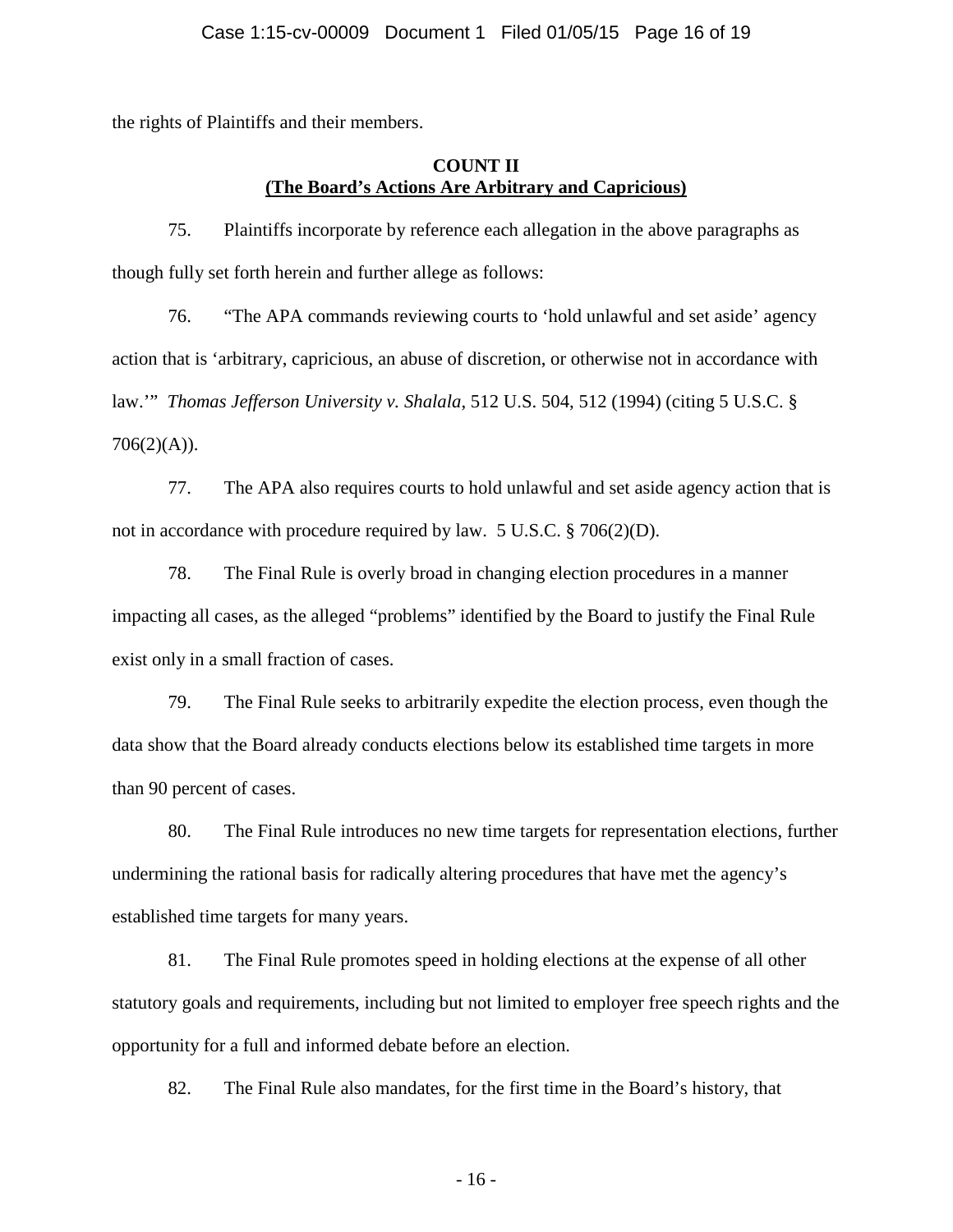#### Case 1:15-cv-00009 Document 1 Filed 01/05/15 Page 17 of 19

employers give their employees' personal phone numbers and email addresses to labor organizations. The Board acknowledged that "the privacy, identity theft, and other risks may be greater than the Board has estimated," but nonetheless concluded, without adequate justification and concern for employee rights, that these "risks are worth taking." 79 Fed. Reg. at 74,342.

83. The Final Rule's elimination of mandatory Board review of post-election disputes, during a period of dramatically reduced case loads, is arbitrary and capricious given the Board's statutory obligation to oversee the election process.

84. The Final Rule concludes that it will reduce election-related litigation, despite available evidence that the Final Rule's sweeping changes will reduce the high rate of election agreements, and will result in more, not less, litigation overall, including more litigation in federal court. As the dissenting Board Members explained: "An employer will now be forced to litigate in an unfair labor practice case, before the Board and in Federal court, issues that are currently reviewed by the Board in a post-election appeal as a matter of right. Given the process an employer must go through to have a Federal court of appeals review any disputed issue regarding an election, there is often substantial delay in the final resolution of the representation case." 79 Fed. Reg. at 74,451.

85. Based on the above, the Board failed to meaningfully consider numerous legal, policy, and economic factors, or to articulate a rational basis for rejecting them.

86. The Board's actions in adopting the Final Rule are arbitrary and capricious, and the Final Rule was enacted without observance of procedure required by law. 5 U.S.C.  $§ 706(2)(A)-D).$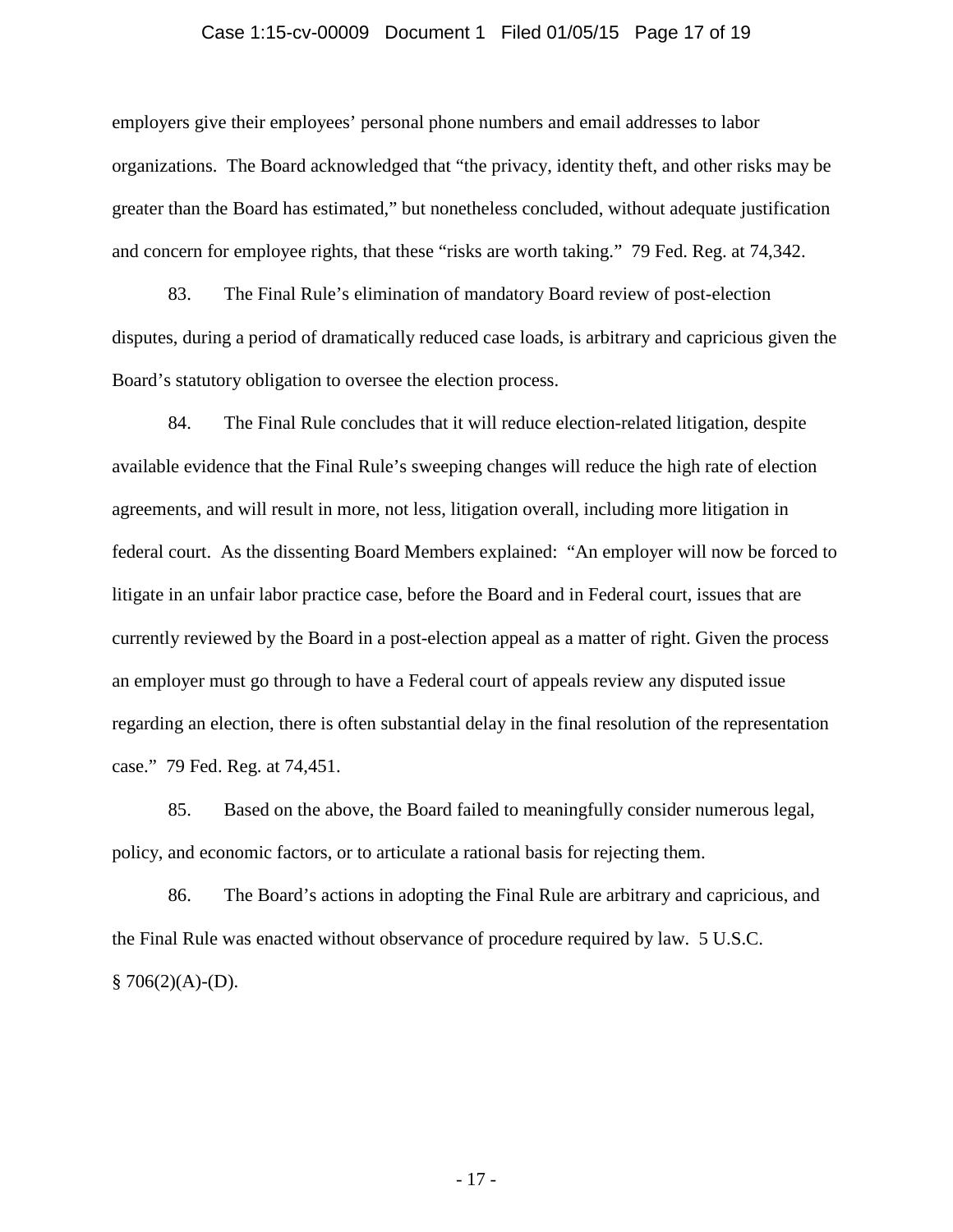# **PRAYER FOR RELIEF**

WHEREFORE, Plaintiffs respectfully request this Court enter judgment in their favor and:

- 1. Vacate and set aside the Final Rule;
- 2. Declare that the Final Rule is contrary to the First and Fifth Amendments to the Constitution of the United States and to the NLRA, and in excess of the Board's statutory jurisdiction and authority;
- 3. Declare that Defendant violated the APA in issuing the Final Rule;
- 4. Declare that the Final Rule is arbitrary, capricious, an abuse of discretion and otherwise not in accordance with law;
- 5. Enjoin and restrain Defendant, its agents, employees, successors, and all persons acting in concert or participating with Defendant from enforcing, applying, or implementing (or requiring others to enforce, apply, or implement) the Final Rule;
- 6. Award Plaintiffs their costs of litigation, including reasonable attorney's fees; and
- 7. Grant Plaintiffs such other relief as may be necessary and appropriate or as the Court deems just and proper.

Dated: January 5, 2015 Respectfully submitted, Kathryn Comerford Todd (D.C. Bar No. 477745) Warren Postman (D.C. Bar No. 995083) U.S. CHAMBER LITIGATION CENTER, INC. 1615 H Street, N.W. Washington, D.C. 20062 202.463.5337 /s/ Jonathan C. Fritts Allyson N. Ho (D.C. Bar No. 477589) Charles I. Cohen (D.C. Bar No. 284893) Michael W. Steinberg (D.C. Bar No. 964502) Jonathan C. Fritts (D.C. Bar No. 464011) David R. Broderdorf (D.C. Bar No. 984847) MORGAN, LEWIS & BOCKIUS LLP 1111 Pennsylvania Avenue, NW Washington, D.C. 20004 202.739.3000

*Counsel for Plaintiff Chamber of Commerce of the United States of America*

*Counsel for the Plaintiffs*